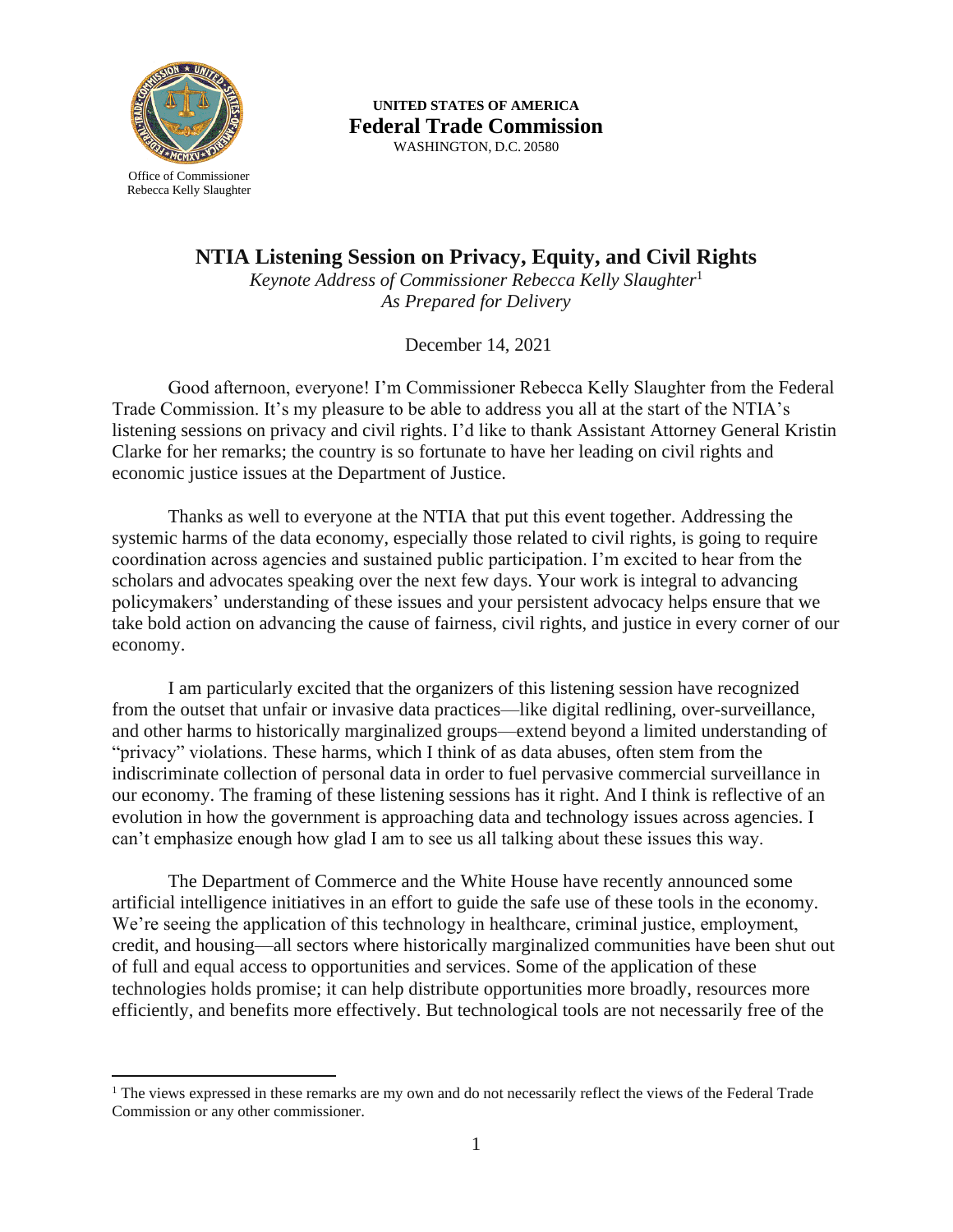weaknesses that plague their human designers, and they can be used to perpetuate and exacerbate discrimination and injustice.

Agencies across the government need to take action to address these issues within their spheres of competence. I'd like to unpack some of my thinking about the harms of algorithmic decision-making and artificial intelligence that exist at the intersection of privacy and civil rights, talk about the tools and legal authorities we have at the Federal Trade Commission to address these harms, and how FTC rulemaking play a role. 2

I've been thinking about algorithmic harms in a few different ways. Poorly designed algorithms facilitate discriminatory harms through faulty inputs, faulty conclusions, and a failure to audit or test those algorithms for discriminatory outputs. But not all harms stem from design; algorithms can also facilitate proxy discrimination, enable surveillance capitalism, and inhibit competition in markets. Failure to closely scrutinize the impact of data-driven decision-making tools can drive discriminatory outcomes.

Figuring out how to map the FTC's authority onto these new technologies in order to effectively and proactively address these harms is a challenge. But, fortunately, we have at our disposal our general authority under the FTC Act; sector-specific rules and statutes, such as the Fair Credit Reporting Act and the Equal Credit Opportunity Act; and our section 18 rulemaking authority.

Most of the enforcement activity conducted by the FTC is brought under the general authority provided to the Commission by section 5 of the FTC Act, which prohibits unfair or deceptive acts or practices. The Act is more than a century old, and since its passage, the agency has been able to apply the statute's general language to meet new enforcement challenges. That same approach urgently needs to be applied to the harms generated by the data-driven economy.

We have our section 5 deception authority which can be used in connection with algorithmic harms where the marketers of certain products or services represent that they can use marching learning technology in unsubstantiated ways. I believe the FTC has an opportunity here to call out algorithmic snake-oil, especially in areas like facial or affect recognition where it's likely these products just cannot deliver on their promises and create huge society-wide harm when their hype is taken at face value.

We can also use our unfairness authority to target algorithmic injustice. The unfairness prong of the FTC Act prohibits conduct that causes or is likely to cause substantial injury to consumers, where that injury is not reasonably avoidable by consumers and not outweighed by countervailing benefits to consumers or to competition. I believe discriminatory harms fall neatly within our unfairness authority. Surreptitious location tracking could give rise to this kind of claim. Or we could use unfairness where an algorithm is used to exclude a consumer from a benefit or an opportunity based on her actual or perceived status in a protected class. Our unfairness authority goes beyond traditional civil rights claims as well. It gives us the opportunity to examine practices like facial recognition and other kinds of increasingly unavoidable biometric data collection which may lead to discriminatory outcomes.

<sup>2</sup> *See* Rebecca Kelly Slaughter, Algorithms and Economic Justice, 23 YALE J. L. & TECH. 1, 11-14 (2021).